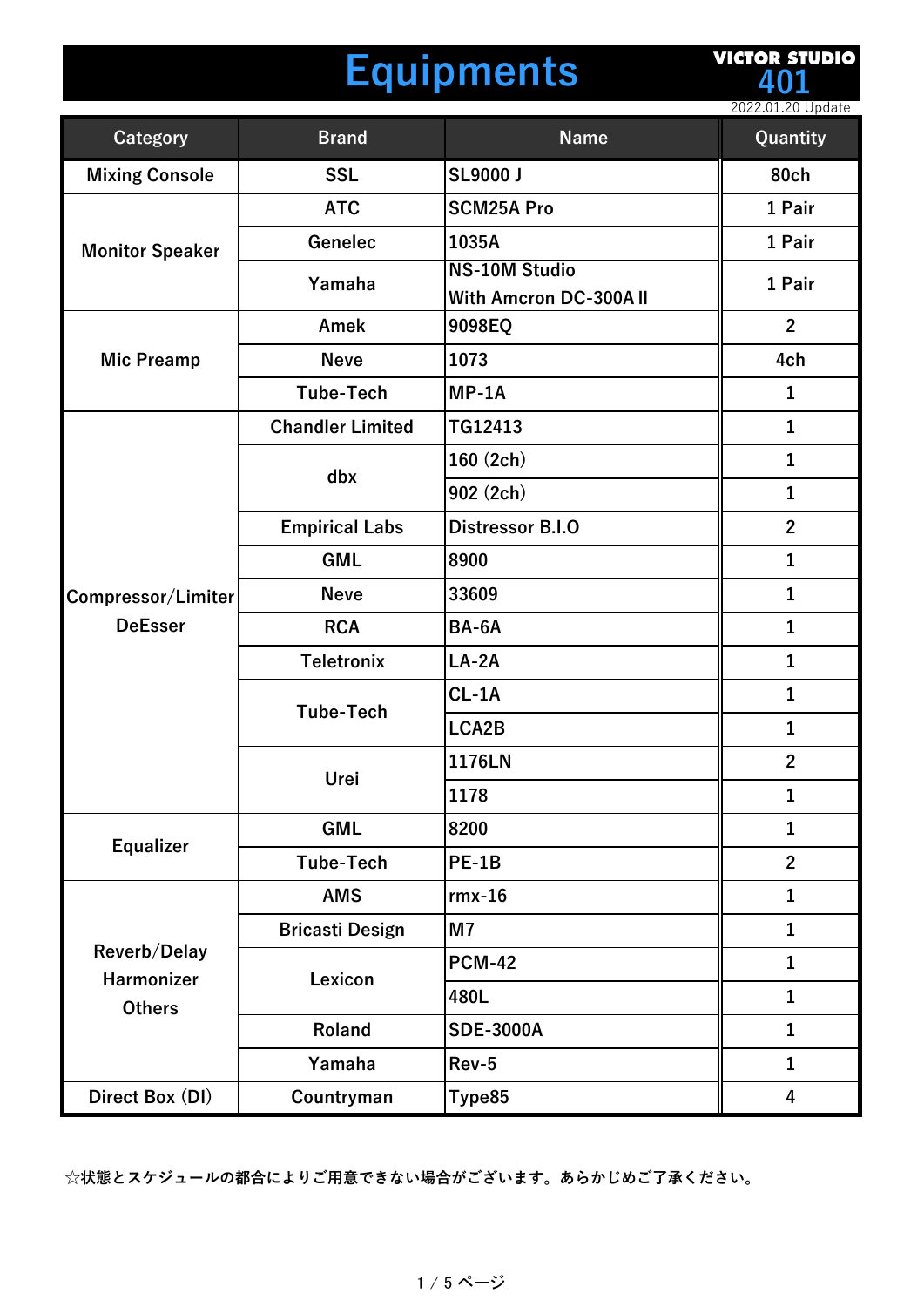#### **Microphones**

**VICTOR STUDIO 401**

| <b>Category</b>                       | <b>Brand</b>         | <b>Name</b>            | Quantity                |
|---------------------------------------|----------------------|------------------------|-------------------------|
|                                       | <b>AKG</b>           | <b>C-414EB</b>         | 7                       |
|                                       |                      | C-414TL2               | $\overline{2}$          |
|                                       |                      | $C-451B$               | 4                       |
|                                       |                      | $C-451E$               | 3                       |
| <b>Microphone</b><br><b>Condencer</b> |                      | <b>C-451EB</b>         | $\mathbf{2}$            |
|                                       | beyer dynamic        | <b>MC-740</b>          | $\mathbf{1}$            |
|                                       | <b>Neumann</b>       | <b>U-47 (FET)</b>      | $\overline{3}$          |
|                                       |                      | <b>U-87i</b>           | 4                       |
|                                       |                      | <b>U-87Ai</b>          | $\overline{2}$          |
|                                       | <b>Sanken</b>        | $CU-41$                | $\mathbf{2}$            |
|                                       | <b>SCHOEPS</b>       | <b>BLM-03C</b>         | $\overline{2}$          |
|                                       |                      | <b>CMC-54U</b>         | $\overline{3}$          |
| Microphone                            |                      | M-269                  | 3                       |
| <b>Tube</b>                           | <b>Neumann</b>       | $M-49$                 | $\overline{\mathbf{4}}$ |
| <b>Microphone</b><br>Dynamic/Ribbon   | <b>AKG</b>           | $D-112$                | 4                       |
|                                       | audio-Technica       | <b>ATM-25</b>          | $\overline{2}$          |
|                                       | beyer dynamic        | <b>TG D70</b>          | $\mathbf{1}$            |
|                                       | <b>Electro Voice</b> | <b>RE-20</b>           | 4                       |
|                                       | Sennheiser           | MD-421                 | $\boldsymbol{9}$        |
|                                       | <b>Shure</b>         | Beta-52                | $\mathbf{2}$            |
|                                       |                      | <b>SM-57</b>           | 10                      |
|                                       |                      | <b>SM-58</b>           | $\overline{2}$          |
|                                       | YAMAHA               | <b>SUBKICK SKRM100</b> | $\mathbf{1}$            |

**☆状態とスケジュールの都合によりご⽤意できない場合がございます。あらかじめご了承ください。** ☆赤色表記のマイク機材につきまして、高音圧及び管楽器等への近接使用は原則ご遠慮いただいております。

#### 2 / 5 ページ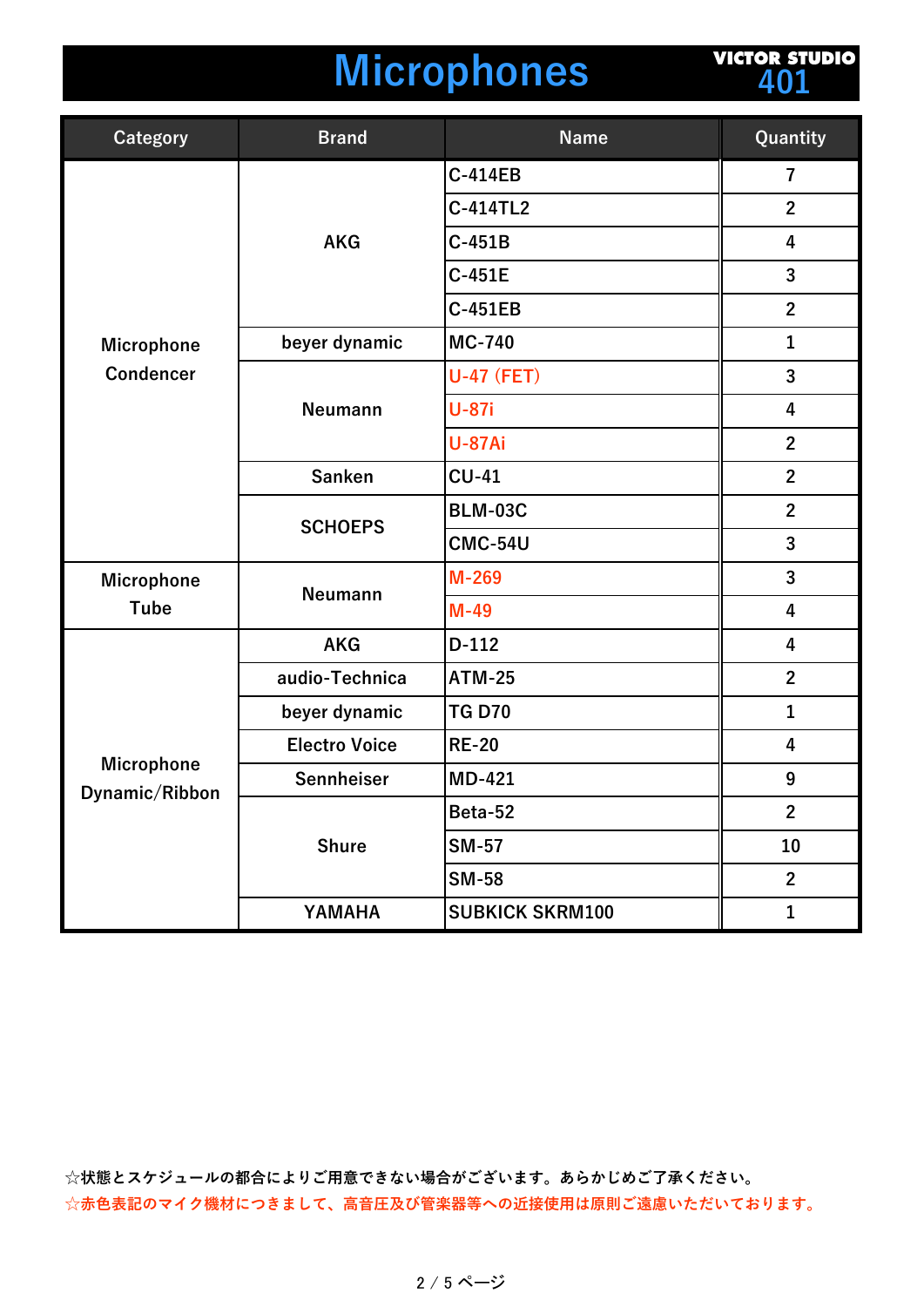## **ProTools System**

**VICTOR STUDIO 401**

| <b>Category</b>          | <b>Brand</b>                 | <b>Name</b>                        | Quantity/Spec |
|--------------------------|------------------------------|------------------------------------|---------------|
| Computer                 | Apple                        | Mac Pro Late 2013<br>2.7GHz 12Core | $\mathbf{1}$  |
|                          |                              | <b>RAM</b>                         | 32GB          |
|                          |                              | <b>OS</b>                          | 10.14         |
| <b>Software</b>          | Avid                         | <b>ProTools Ultimate</b>           | 2021          |
| Interface                | Avid                         | HD I/O $16 \times 16$ Analog       | 3             |
|                          |                              | HD I/O $8 \times 8 \times 8$       | 1             |
|                          |                              | <b>※Analog 56 in 56 out</b>        |               |
|                          |                              | Sync HD                            | 1             |
|                          | <b>Blackmagic Dsign</b>      | <b>DeckLink Mini Monitor 4K</b>    | $\mathbf{1}$  |
| <b>DSP</b>               | Avid                         | <b>HDX PCIe Card</b>               | $\mathbf{2}$  |
| <b>Expansion Chassis</b> | <b>Sonnet</b>                | <b>Echo Express III-R</b>          | $\mathbf{1}$  |
| <b>Work Media</b>        | <b>OWC</b><br><b>Seagate</b> | <b>SSD (Thunderbolt 2)</b>         | $\mathbf{2}$  |
| <b>MIDI</b> Interface    | iConnectivity                | mio                                | 1             |

**☆Work Media内のDataは作業終了後、消去させていただきます。あらかじめご了承ください。**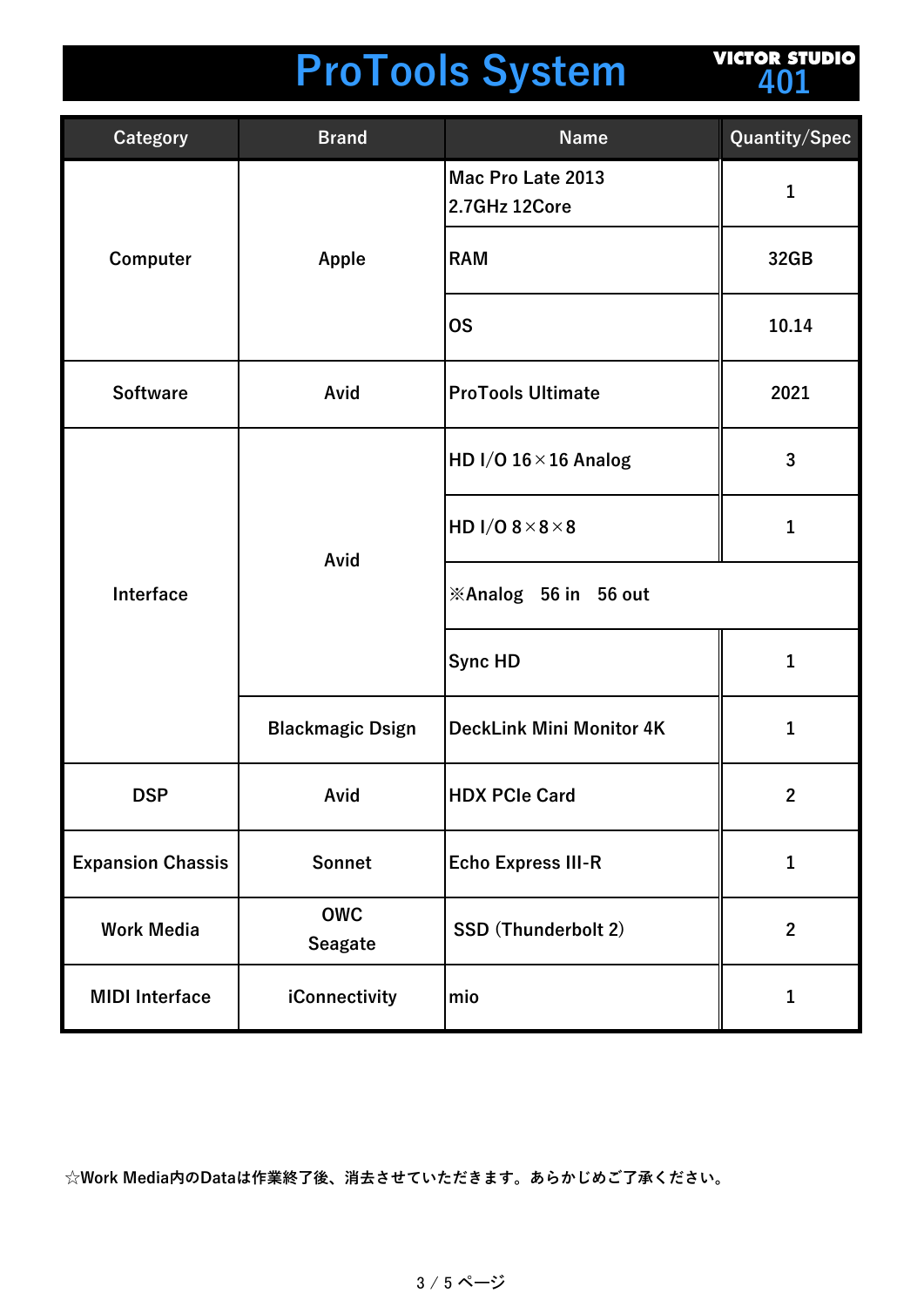## **Plugin for ProTools**



| <b>Brand</b>           | <b>Name</b>                       | Quantity     |
|------------------------|-----------------------------------|--------------|
| <b>Antares</b>         | <b>Auto-Tune Pro</b>              |              |
|                        | <b>Complete Plugin Bundle</b>     |              |
| Avid                   | <b>HEAT</b>                       |              |
| <b>Celemony</b>        | <b>Melodyne Studio</b>            |              |
| Cranesong              | <b>Phoenix 2</b>                  |              |
| <b>Eventide</b>        | Omnipressor                       |              |
| <b>Fabfilter</b>       | Pro-Q3                            |              |
| <b>Flux</b>            | Epure II                          |              |
|                        | <b>Ozone</b>                      |              |
| iZotope                | <b>RX Standard</b>                |              |
| McDSP (Ver5)           | <b>Everything Pack HD</b>         |              |
| <b>MDW</b>             | <b>Hi-Res Parametric EQ</b>       |              |
| <b>Metric Halo</b>     | <b>AAX Production Bundle</b>      |              |
|                        | bx_console SSL 4000 E             | $\mathbf{1}$ |
| <b>Plugin Alliance</b> | bx_console SSL 4000 G             |              |
|                        | bx_digital V2                     |              |
| serato                 | <b>Pitch'n Time</b>               |              |
|                        | Amp Room Bundle                   |              |
| <b>Softube</b>         | <b>FET Compressor</b>             |              |
|                        | <b>Summit Audio Grand Channel</b> |              |
|                        | <b>TUBE-TECH Classic Channel</b>  |              |
| <b>Sound Toys</b>      | SoundToys 5                       |              |
|                        | <b>API Collection</b>             |              |
|                        | <b>CLA Classic Compressors</b>    |              |
|                        | <b>Diamond Bundle</b>             |              |
| Waves (Ver11)          | <b>H-Reverb</b>                   |              |
|                        | L3-16 Multimaximizer              |              |
|                        | <b>SSL 4000 Collection</b>        |              |